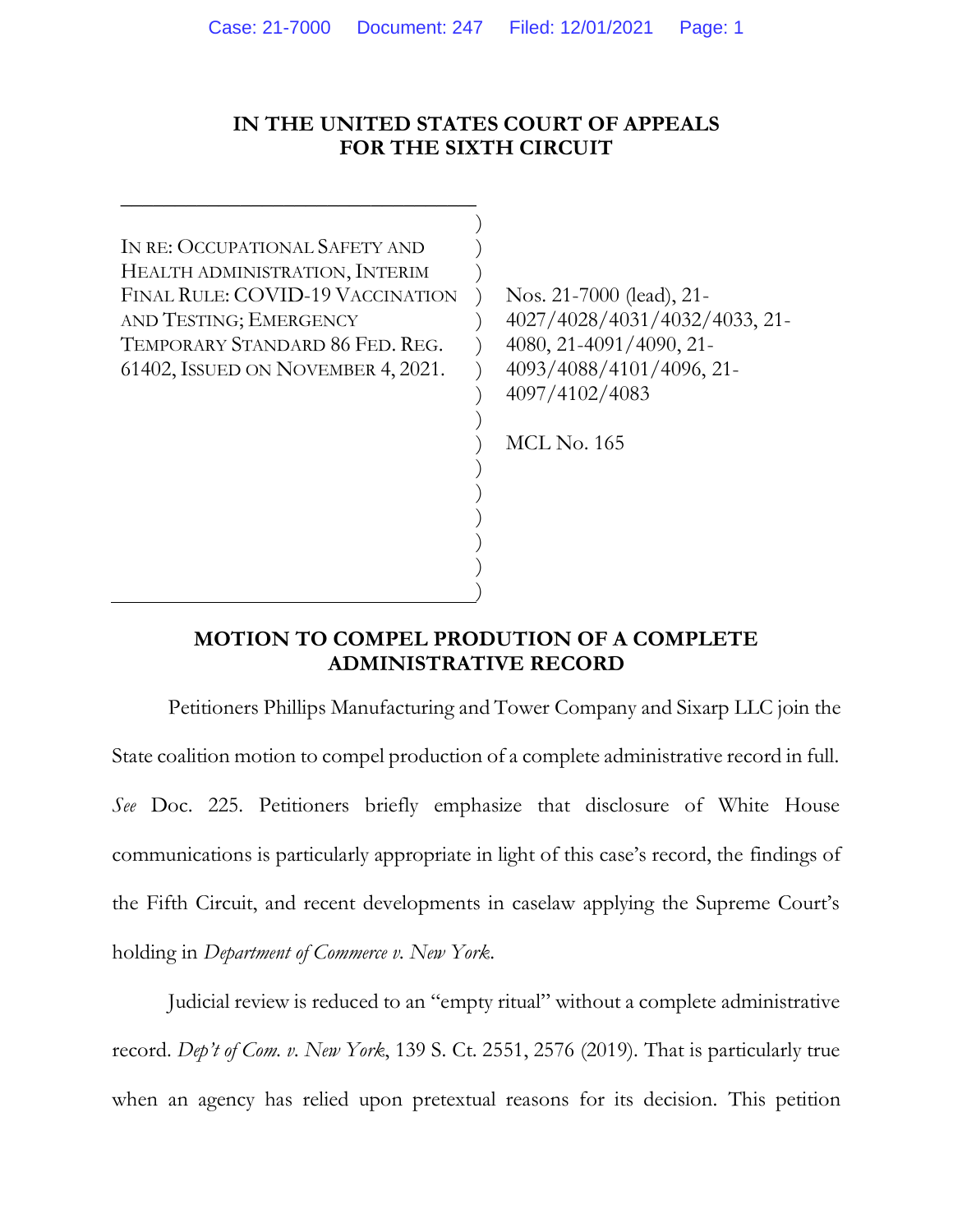presents quite possibly the clearest case yet of a "significant mismatch" between the reasons given in the regulatory decision and the actual reasons for the action. *Id.* at 2575.

As the State coalition extensively documents, Doc. 225 at 3-5, the Administration itself has admitted that the worker protection rationale—the purported sole basis of OSHA's Vaccine Mandate—is pretextual. Indeed, the Administration itself has admitted not only that the true purpose is achieving full vaccination, but also that reliance on the OSH Act is a "work-around" to pursue the Administration's goal of achieving full vaccination in society at large. Callie Patteson, "Biden chief apparently admits vaccine mandate 'ultimate work-around'," N.Y. Post (Sept. 10, 2021), https://bit.ly/2ZKIcSA.

White House Chief of Staff Ron Klain's retweet is not the only evidence of pretext. The Administration has not been shy about the true reason for the Mandate. The Vaccine Mandate was announced as a component of a "new plan to require more Americans to be vaccinated, to combat those blocking public health." The White House, "Remarks by President Biden on Fighting the COVID-19 Pandemic" (Sept. 9, 2021). The President was clear that the ETS is a "new vaccination requirement" intended to "increase vaccinations among the unvaccinated." *Id.*

This rationale is also echoed by the White House's "Path Out of the Pandemic: President Biden's COVID-19 Action Plan." The President's Action Plan is clear that the Vaccine Mandate is part of "a six-pronged, comprehensive national strategy." The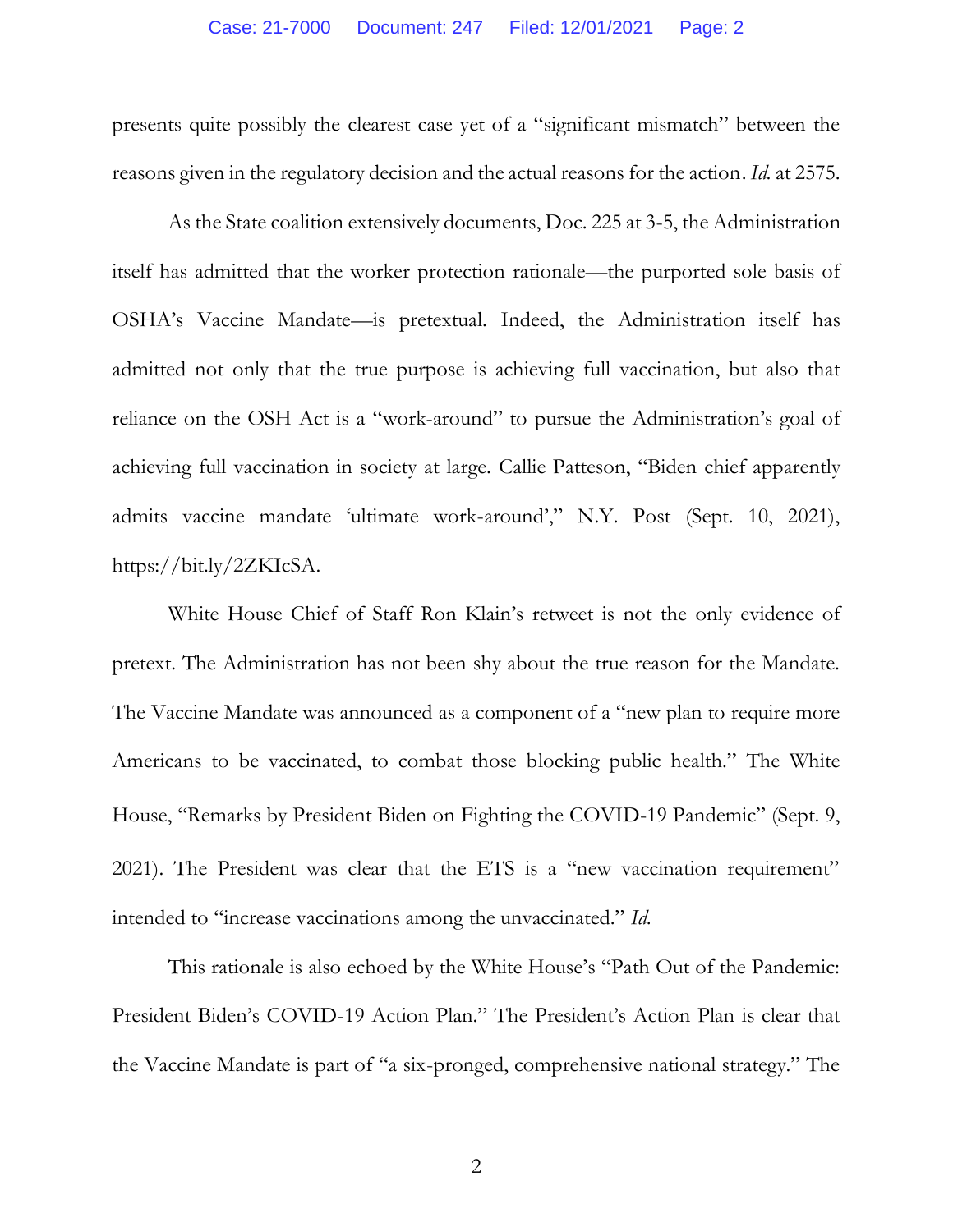White House, *Path Out of the Pandemic: President Biden's Covid-19 Action Plan*. The ETS is part of the "Vaccinating the Unvaccinated" prong, which seeks to "reduce the number of unvaccinated Americans by using regulatory powers and other actions to substantially increase the number of Americans covered by vaccination requirements" with the goal of "full<sup>[]</sup> vaccinat<sup>[1</sup>ion]" without reference to workplace safety. *Id.* 

On October 7, 2021, President Biden gave another speech in which he made clear that the ETS's rationale is to vaccinate as many Americans as possible: "I've had to move toward requirements that everyone get vaccinated .... The Labor Department is going to shortly issue an emergency rule — which I asked for several weeks ago, and they're going through the process — to require all employees [employers] with more than 100 people ... to ensure their workers are fully vaccinated or face testing at least once a week." The White House, "Remarks by President Biden on the Importance of COVID-19 Vaccine Requirements" (Oct. 7, 2021), https://bit.ly/3BrCMte. The President does not mention workplace safety—even *once*—in his remarks. Similarly, in a report issued on October 7, the White House stated that the ETS was part of the Administration's attempt to address the "pandemic of the unvaccinated." The White House, *Vaccination Requirements Are Helping Vaccinate More People, Protect Americans from COVID-19, and Strengthen the Economy* (Oct. 7, 2021), https://bit.ly/3lorbp0.

These rationales are completely missing from the Vaccine Mandate's statement of reasons. It nowhere mentions the goal of increasing public, societal vaccination rates. Instead, contrary to all public statements by the White House, it attempts to reimagine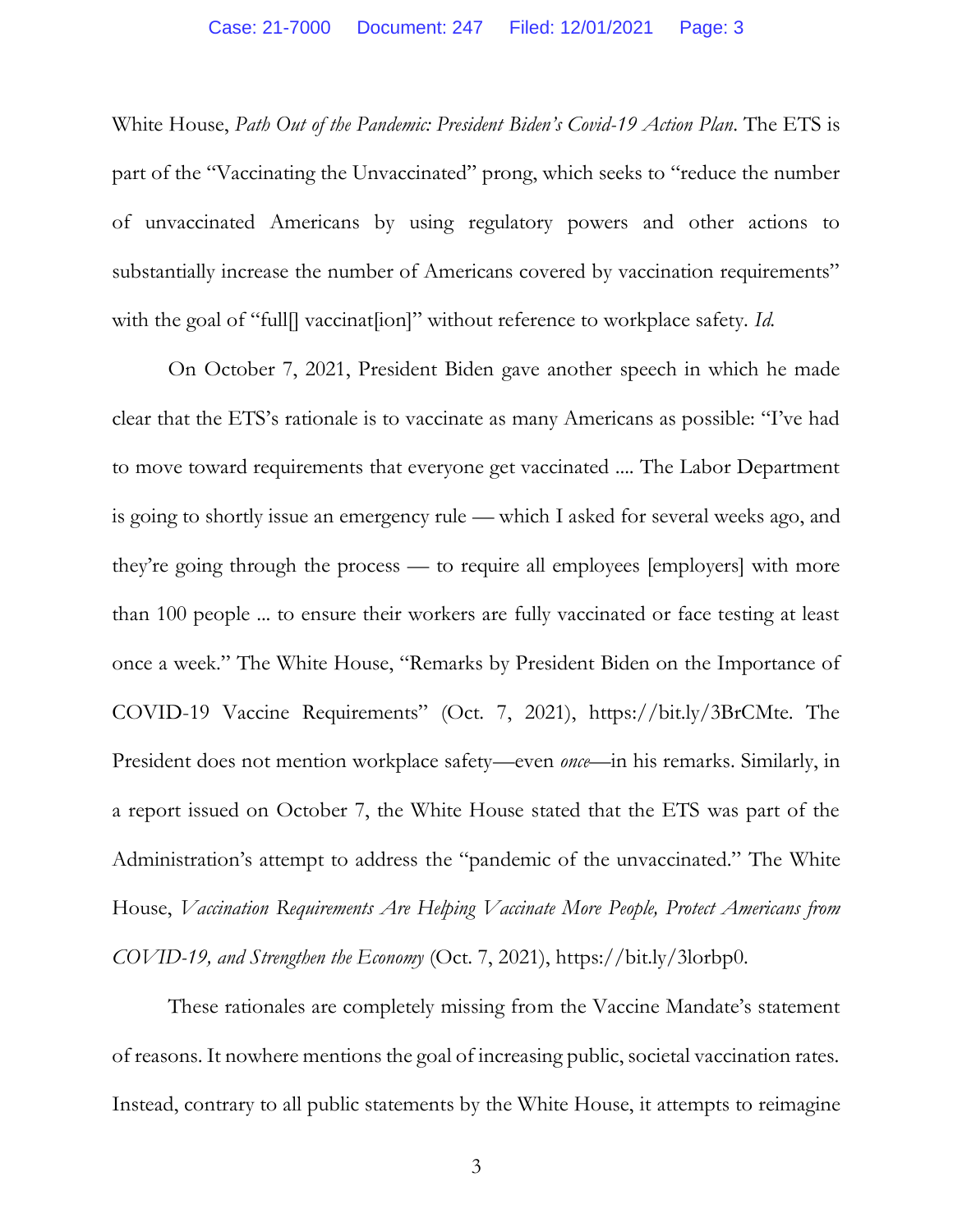this goal as an occupational safety statute. OSHA's justification based on workplace safety is thus clearly contrived to further the President's overall individual vaccination rate goal. *New York*, 139 S. Ct. at 2575 ("[U]nlike a typical case in which an agency may have both stated and unstated reasons for a decision, here ... the sole stated reason [ seems to have been contrived."). Indeed, this is an even stronger case of pretext than the *Census* case. There, the incongruity of reasoning was implied from the "significant mismatch between the Secretary's decision and the rationale he provided." *Id.* at 2575. As explained above, such a mismatch is apparent from the record here as well. But here the pretext is even more apparent. No implication is needed—the White House has given one and only one reason for the ETS—increased vaccination of the population at large—while OSHA has given one and only one reason for the ETS—workplace safety. Indeed, as mentioned above, the President's own Chief of Staff went so far as to retweet a statement that "OSHA doing this vaxx mandate as an emergency workplace safety rule is the ultimate work-around for the Federal govt to require vaccinations." In administrative law, a "work-around" is called pretext. Given that all the formal and informal public communications issued by the White House provide only one reason for the mandate—increasing individual vaccination rates—it therefore is implausible to suggest that there are no communications between the White House and OSHA expressing individual vaccination rates as a justification for the ETS. Any communications from the White House further demonstrating such pretext are part of the decisionmaking record before OSHA, and must be included in the administrative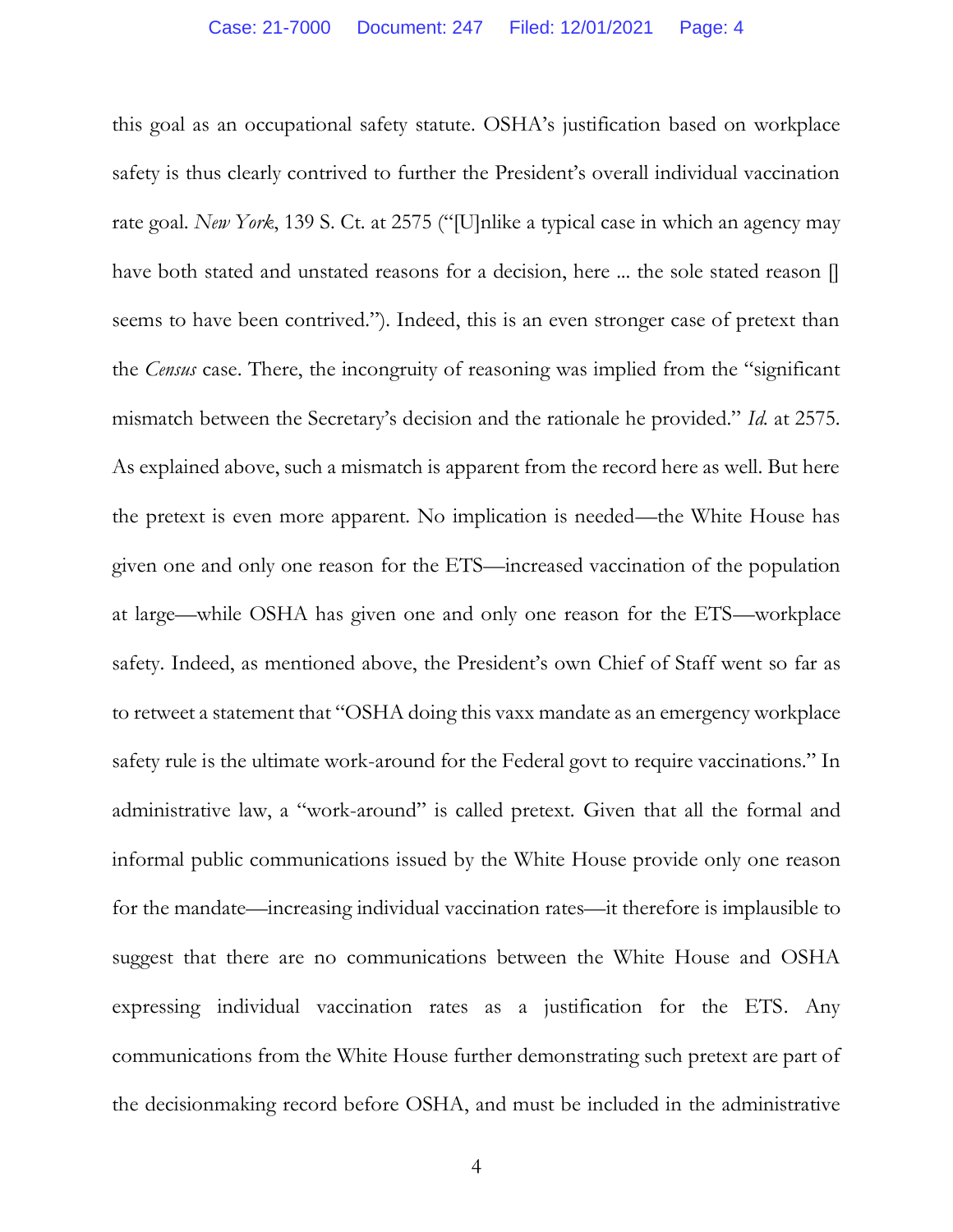record.

This Court "cannot ignore the disconnect between the decision made and the explanation given." *New York*, 139 S. Ct. at 2575. If increasing individual vaccination rates was the true justification, the agency was required to frankly say so and defend its lawfulness on those grounds. The "reasoned explanation requirement of administrative law ... is meant to ensure that agencies offer *genuine* justifications of important decisions." *Id.* at 2575-76 (emphasis added); *accord Asbestos Info. Ass'n/N. Am.*, 727 F.2d at 425 (statement of reasons must contain the "actual basis" for an ETS). As the President, the White House, and the Chief of Staff's public statements demonstrate, *see supra*, the Administration itself has admitted that the ETS's reliance on the workplace safety provisions of §655(c) is a "distraction" from the President's stated goal to increase individual vaccination rates, *New York*, 139 S. Ct. at 2576. Accepting OSHA's "contrived reasons would defeat the purpose" of judicial review. *Id.* Accordingly, the administrative record is not complete until White House communications regarding the instigation and development of the Vaccine Mandate are disclosed. *See In re United States Dep't of Def. & United States Env't Prot. Agency Final Rule: Clean Water Rule: Definition of "Waters of the United States," 80 Fed. Reg. 37,054 (June 29, 2015)*, 2016 WL 5845712, at \*1 (6th Cir. Oct. 4, 2016); *see also Exxon Corp. v. Dep't of Energy*, 91 F.R.D. 26, 33 (N.D. Tex. 1981) (Higginbotham, J.) ("The 'whole' administrative record, [] consists of all documents and materials directly or indirectly considered by agency decision-makers and includes evidence contrary to the agency's position.").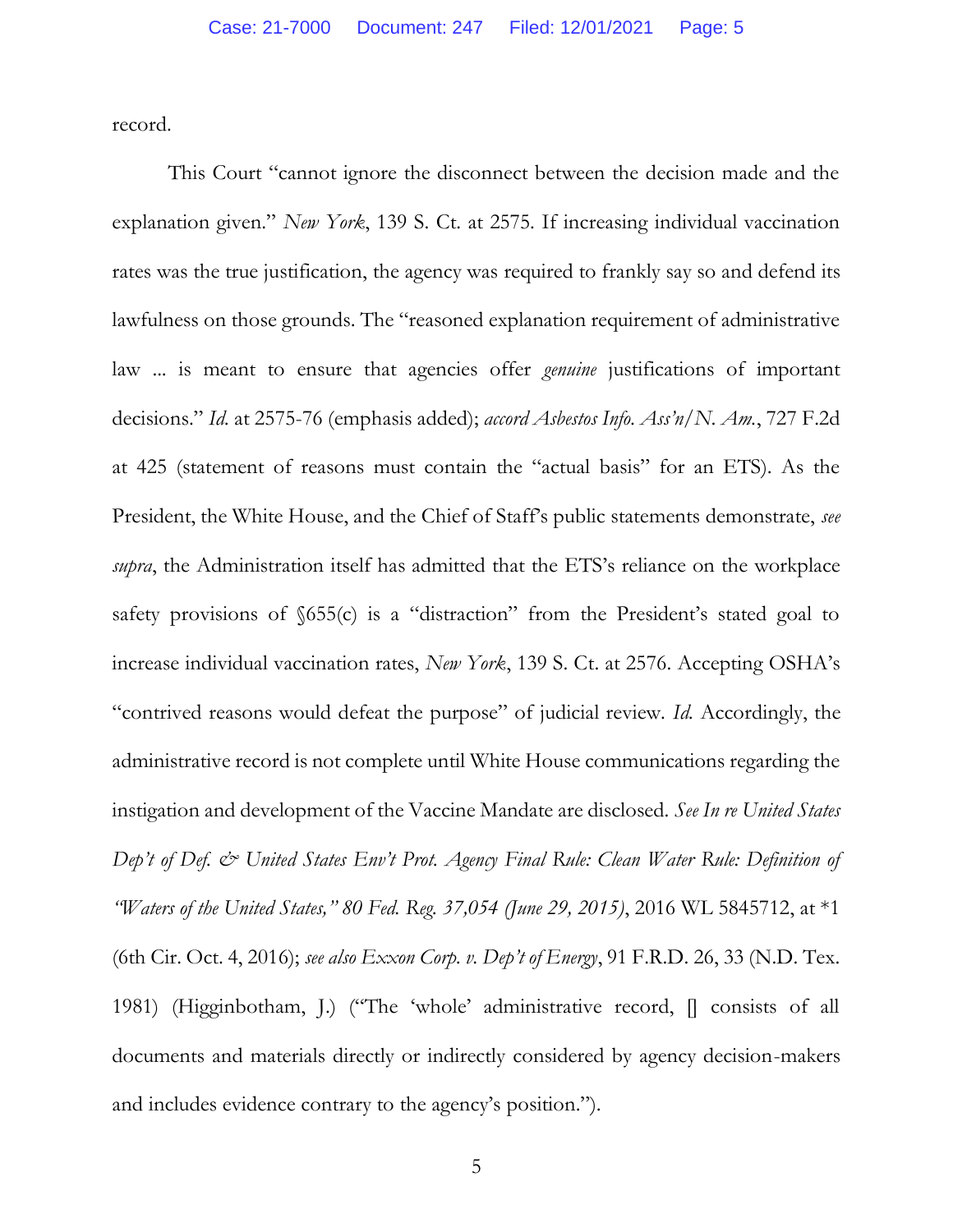The Fifth Circuit's published stay opinion also demonstrates the need for disclosure of White House communications. In *BST Holdings v. OSHA*, the Fifth Circuit traced the history of the Vaccine Mandate and specifically highlighted Klain's endorsement of the idea that using the OSH Act is a "work-around." 17 F.4th 604 (5th Cir. 2021) ("After the President voiced his displeasure with the country's vaccination rate in September, the Administration pored over the U.S. Code in search of authority, or a 'work-around,' for imposing a national vaccine mandate."). On this basis as well as the Mandate's abrupt change of course, months of delay, and the President's public statements, the Fifth Circuit found that OSHA's rationale for the Vaccine Mandate "strains credulity," is a "pretextual basis," and thus bears "hallmarks of unlawful agency actions." *Id.* It is clear that political considerations stemming from the White House were at the very least indirectly considered by OSHA in promulgating the Vaccine Mandate. Accordingly, White House communications must be included in the administrative record.

Finally, the need for White House communications is buttressed by the Administration's actions in other areas such as oil and gas leasing. Just weeks ago, the Western District of Louisiana found that the Biden Administration submitted an incomplete administrative record regarding the President's executive order imposing an oil and gas leasing moratorium. *See Louisiana v. Biden*, 2021 WL 5370101, at \*1 (W.D.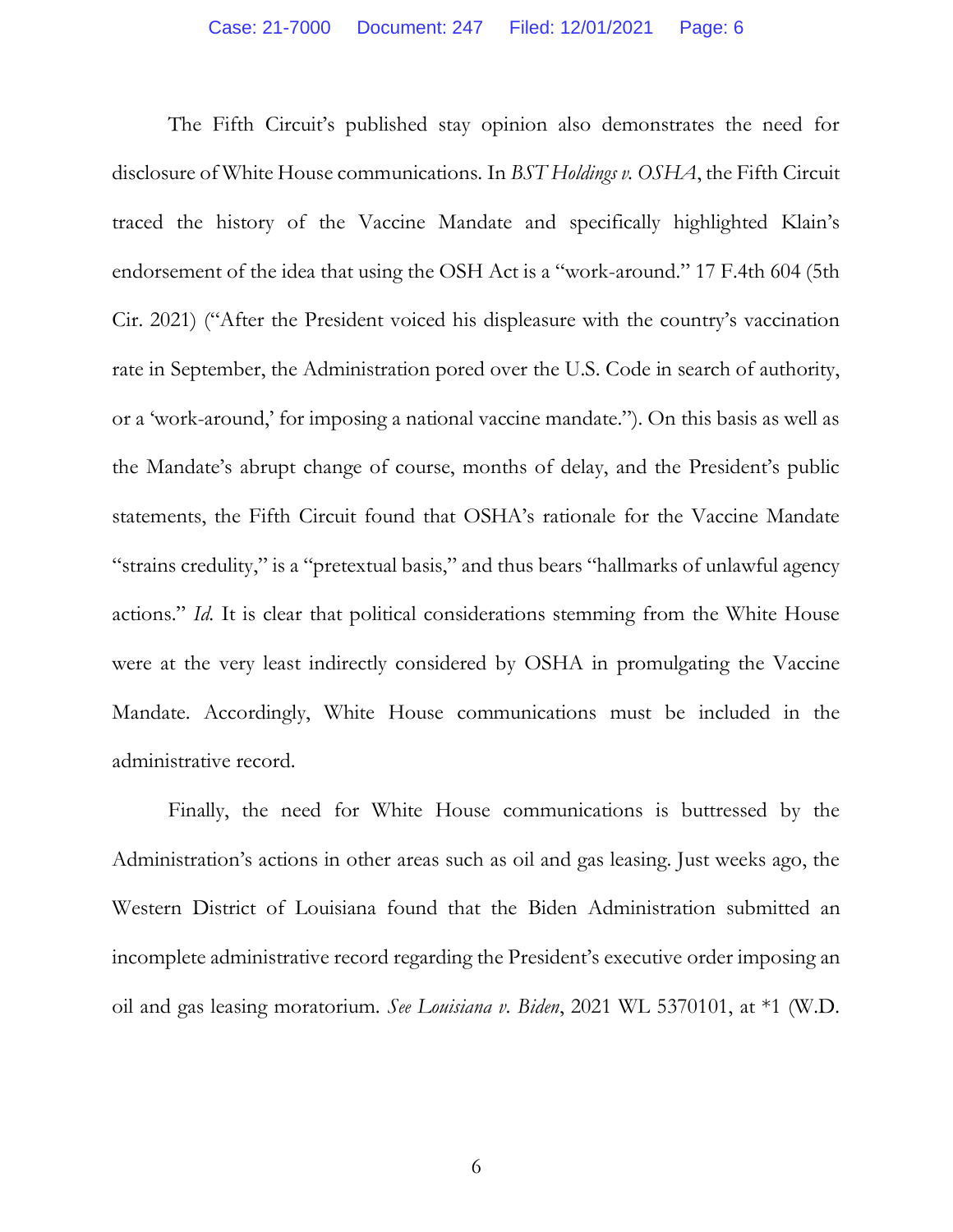La. Nov. 17, 2021)<sup>1</sup> ("Finding the Administrative Record ('AR') INCOMPLETE, IT IS ORDERED that Government Defendants complete the AR in accordance with this ruling within 45 days from the date of this Order."). The court specifically found that the Administration's basis for withholding White House documents was erroneous as a matter of law: "The President is not an agency, but the Department of the Interior ("Interior"), the BLM, the BOEM and the Bureau of Safety and Environmental Enforcement ("BSEE") are agencies. Any documents and materials directly or indirectly considered by these government agencies, including documents and materials from the White House, are subject to judicial review and are to be filed in the AR." *Id.*  at \*5. The court thus ordered the record to be supplemented with "correspondence, text messages, phone calls, and other means of communication ... if such items were directly or indirectly relied on" by the agencies. *Id.* In light of this Administration's demonstrated erroneous view of the need to disclose White House communications

<sup>1</sup> The court also ordered the disclosure of *ex parte* communications with outside groups:

As both parties are aware, after Lease Sale 257 was being reset, several environmental groups filed a Complaint (in another court) to halt Lease Sale 257 based upon alleged environmental issues. It is important in this case for this Court to review those items in order to determine whether there was improper influence, whether there was collusion, and/or whether the postponement or cancellation of these Lease Sales are pretextual. Therefore, the Government Defendants are required to produce all documents and materials directly or indirectly considered by agency decisionmakers, including documents, materials, correspondence, text messages, phone calls, and other means of communication.

*Louisiana v. Biden*, 2021 WL 5370101, at \*5.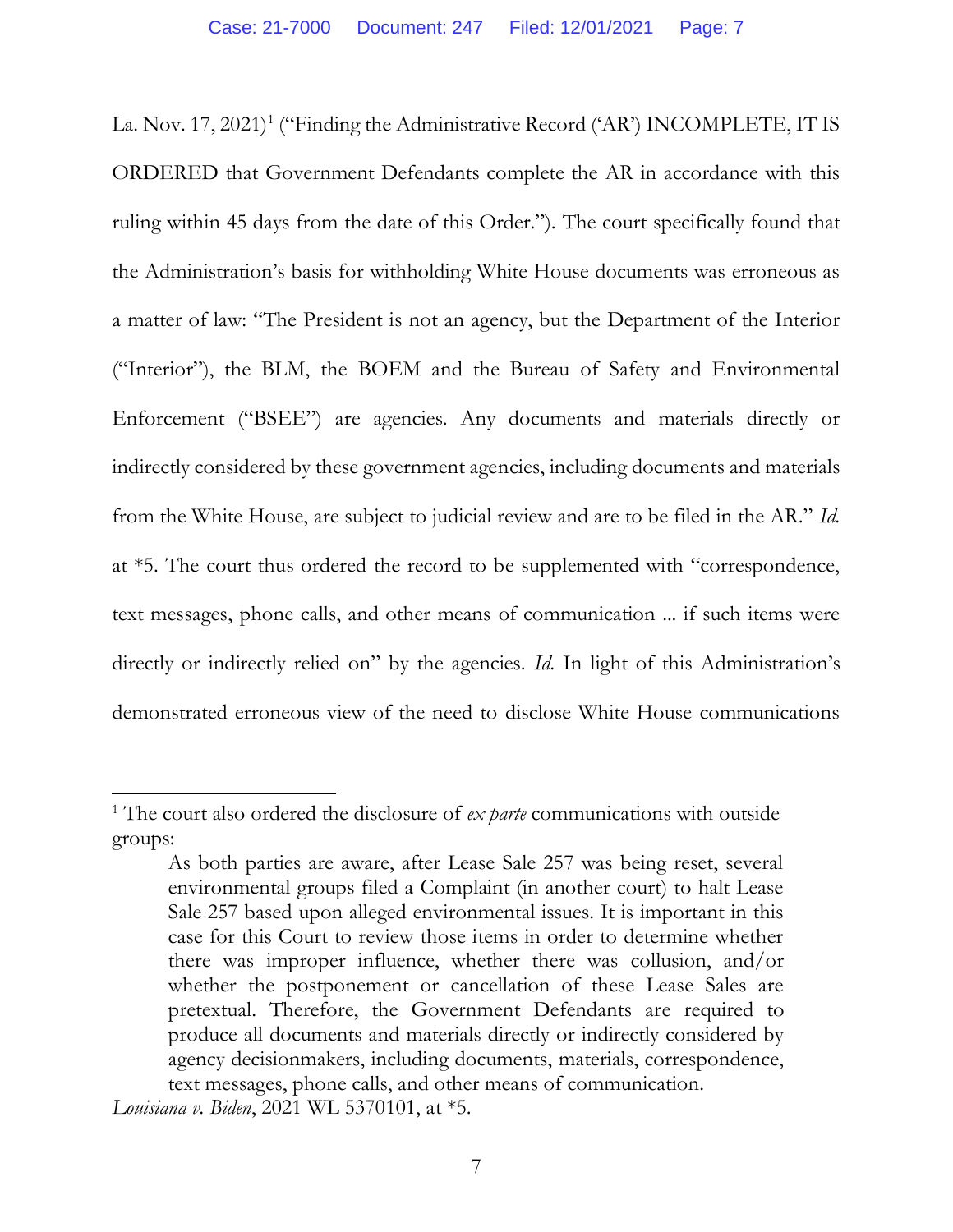and *ex parte* communications in analogous challenges, this Court should order the production of a complete administrative record now.

## **CONCLUSION**

For the foregoing reasons, this Court should order the production of the full

administrative record.

Respectfully Submitted,

/s/ Robert Alt Robert Alt (0091753) The Buckeye Institute 88 East Broad Street, Suite 1300 Columbus, OH 43215 (614) 224-4422 robert@buckeyeinstitute.org

Patrick Strawbridge Ten Post Office Square 8th Floor South PMB #706 Boston, MA 02109 patrick@consovoymccarthy.com

Jeffrey M. Harris Daniel Shapiro CONSOVOY MCCARTHY PLLC 1600 Wilson Blvd., Ste. 700 Arlington, VA 22209 (703) 243-9423 jeff@consovoymccarthy.com daniel@consovoymccarthy.com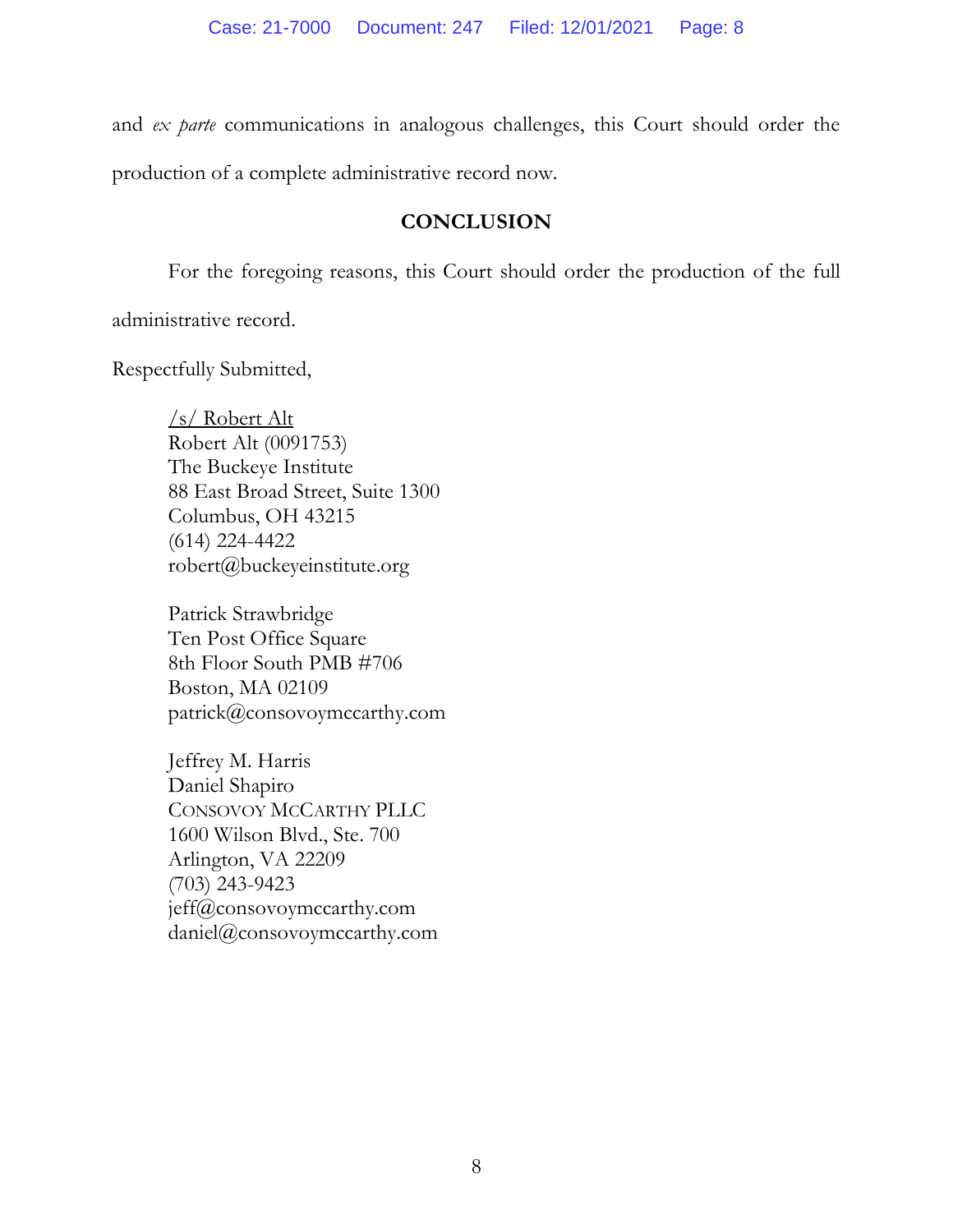## **CERTIFICATE OF COMPLIANCE**

I hereby certify, in accordance with Rule 32(g) of the Federal Rules of Appellate Procedure, that this motion complies with the type-volume requirements and contains 1,850 words. See Fed. R. App. P. 27(d)(2)(A). I further certify that this brief complies with the typeface requirements of Federal Rule 32(a)(5) and the type-style requirements of Federal Rule 32(a)(6) because it has been prepared in a proportionally spaced typeface using Microsoft Word in 14- point Garamond font.